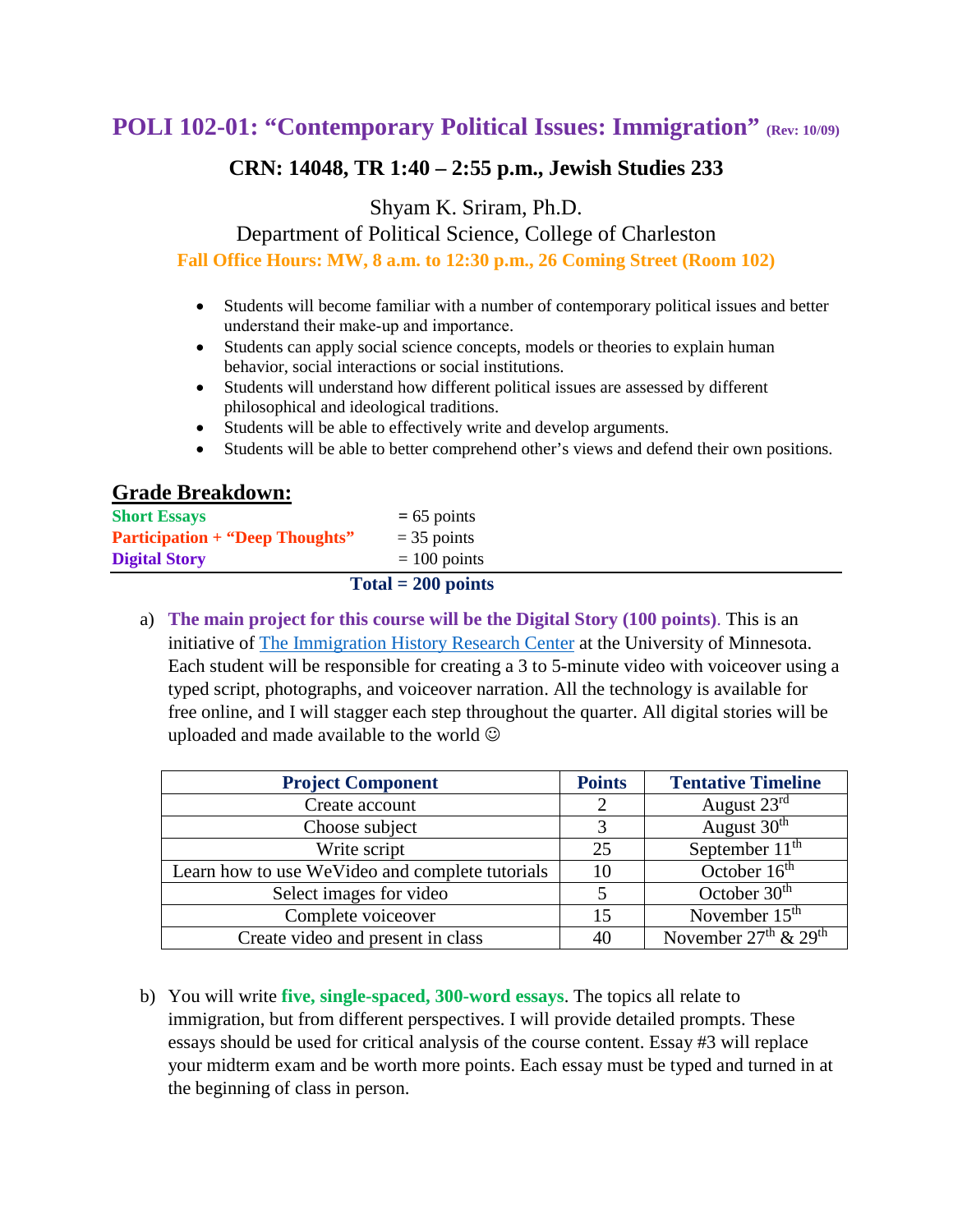| <b>Topic</b>                      | <b>Date Assigned</b>     | <b>Date Due</b>            | <b>Points</b> |
|-----------------------------------|--------------------------|----------------------------|---------------|
| #1: The Mixtape                   | August 23rd              | August 28 <sup>th</sup>    | 10            |
| $#2$ : Border what?               | September $4th$          | September 11 <sup>th</sup> | 10            |
| <b>#3: Describing Integration</b> | October 4 <sup>th</sup>  | October 11 <sup>th</sup>   |               |
| #4: Making America Great          | October 18 <sup>th</sup> | October $25th$             |               |
| #5: Governors and Refugees        | November 8 <sup>th</sup> | November 15 <sup>th</sup>  |               |

c) A key component of this course will be **attendance and participation.** Students will be required to turn in 15 index cards throughout the semester – and a maximum of two per week – at the beginning of each class that should include a "Deep Thought." This might be a response to an assigned reading, or analysis of a specific topic, or just a question inspired by debate in class. Each index card will be worth two points, with an additional five points assigned by the instructor towards general class participation.

| $A = 186 - 200$ points   | $B = 160 - 165$ points       | $D+ = 136 - 139$ points |
|--------------------------|------------------------------|-------------------------|
| $A = 180 - 185$ points   | $C_{\pm} = 156 - 159$ points | $D = 126 - 135$ points  |
| $B_1 = 176 - 179$ points | $C = 146 - 155$ points       | $D = 120 - 125$ points  |
| $B = 166 - 175$ points   | $C = 140 - 145$ points       | $F < 120$ points        |

### **A Note about Reading for College Classes**

• One of the most important skills you will master at C of C is the ability to consume a large amount of academic text and highlight/focus on the major ideas. This is the key to graduate or professional school. My students will learn to read Political Science research with the goal of retaining useful information (like theories) and cutting out the fluff. I encourage you to reflect on what the authors have to say and write it out in your own words. You can skip over most of the statistics.

Let us look at this excerpt from *The Unheavenly Chorus* by Schlozman et al. (2012, 6):

"The disparities in political voice across various segments of society are so substantial and so persistent as to preclude equal consideration. Public officials cannot consider voices they do not hear, and it is more difficult to pay attention to voices that speak softly." What are they saying?

- I have divided the course content into a serious of topics. On some days, I will just lecture, but on others you will be assigned an article or two. You are expected to do the assigned reading for that day *before* coming to class. Otherwise, I can almost assure you the material will not make any sense and worse, you will fall behind.
- I will not be posting my lecture notes on OAKS.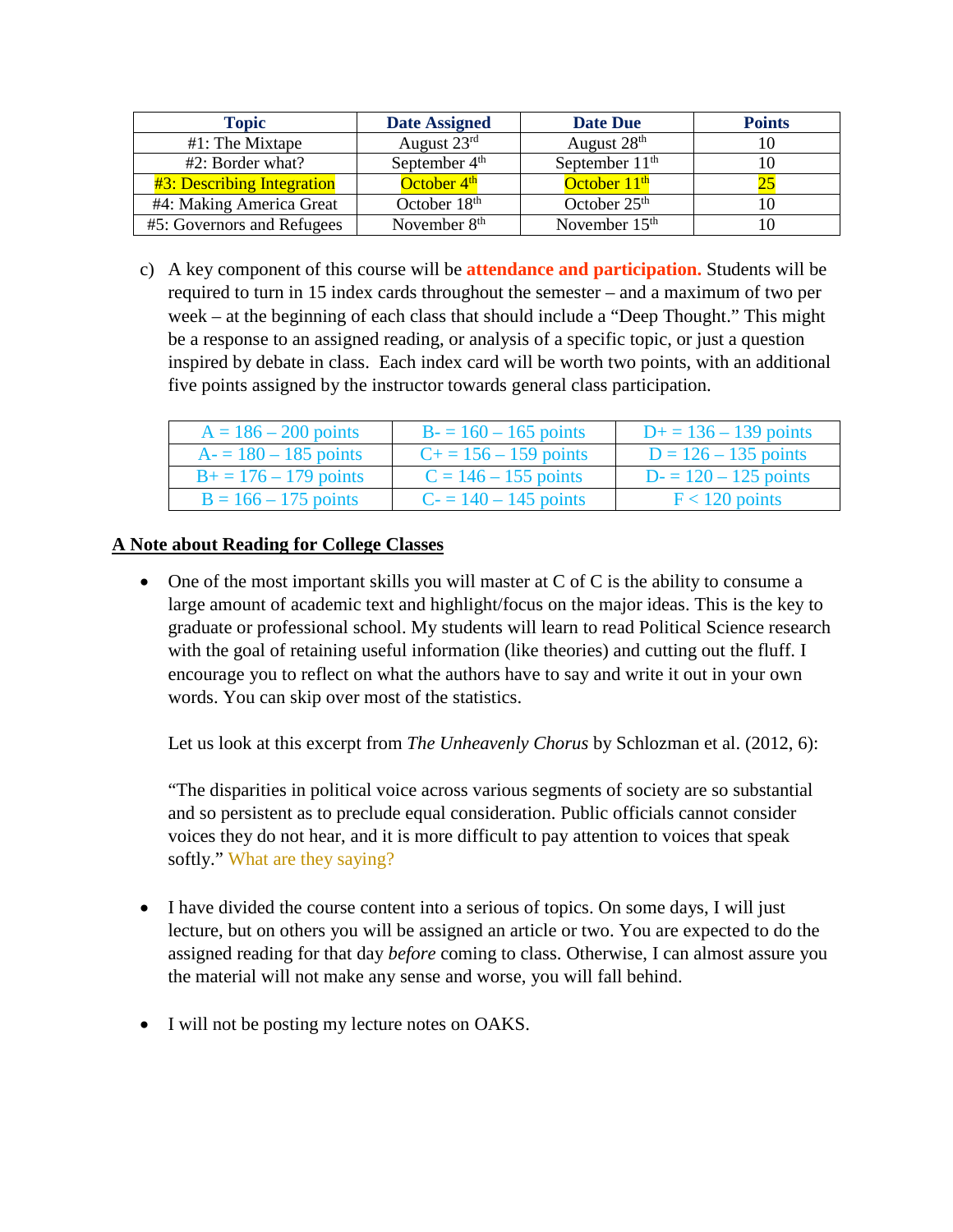# **Readings**

*Books*

- Required Book #1: Gerber, David A. 2011. *Immigration: A Very Short Introduction*. New York: Oxford University Press. [http://nuncio.cofc.edu/login?url=http://search.ebscohost.com/login.aspx?direct=true&sco](http://nuncio.cofc.edu/login?url=http://search.ebscohost.com/login.aspx?direct=true&scope=site&db=e000xna&AN=365577) [pe=site&db=e000xna&AN=365577](http://nuncio.cofc.edu/login?url=http://search.ebscohost.com/login.aspx?direct=true&scope=site&db=e000xna&AN=365577)
- Required Book #2: Jones, Robert Alston. 2012. *Common Blood: The Life and Times of an Immigrant Family in Charleston*. Olathe, KS: Indico LLC. [https://www.amazon.com/COMMON-BLOOD-Immigrant-Family-](https://www.amazon.com/COMMON-BLOOD-Immigrant-Family-Charleston/dp/1479723223)[Charleston/dp/1479723223](https://www.amazon.com/COMMON-BLOOD-Immigrant-Family-Charleston/dp/1479723223)

### *Articles/ Chapters*

Note: Part of this course is also learning how to use research databases. I will share some library Permalinks, but you will have to locate and then read/download half of the citations on your own. This is a crucial skill to academic success.

- Adida, Claire L., David D. Laitin, and Marie-Anne Valfort. 2016. "Don't Fear Muslim Immigrants: They Aren't the Real Problem." *Foreign Affairs,* April 26: [https://www.foreignaffairs.com/articles/united-states/2016-04-26/dont-fear-muslim](https://www.foreignaffairs.com/articles/united-states/2016-04-26/dont-fear-muslim-immigrants)[immigrants](https://www.foreignaffairs.com/articles/united-states/2016-04-26/dont-fear-muslim-immigrants)
- Amaral, Ernesto F.L., Mahlet A. Woldetsadik, and Gabriela Armenta. 2018. "Europe's Great Challenge: Integrating Syrian Refugees." *RAND*: [https://www.rand.org/blog/2018/04/europes-great-challenge-integrating-syrian](https://www.rand.org/blog/2018/04/europes-great-challenge-integrating-syrian-refugees.html)[refugees.html](https://www.rand.org/blog/2018/04/europes-great-challenge-integrating-syrian-refugees.html)
- American Immigration Council (2015). "An Overview of U.S. Refugee Law" [https://www.americanimmigrationcouncil.org/research/overview-us-refugee-law-and](https://www.americanimmigrationcouncil.org/research/overview-us-refugee-law-and-policy)[policy](https://www.americanimmigrationcouncil.org/research/overview-us-refugee-law-and-policy)
- Armenta, Amada and Isabela Alvarez. (2017). "Policing Immigrants or Policing Immigration? Understanding Local Law Enforcement Participation in Immigration Control." *Sociology Compass*, 11 (2).
- Community Initiatives for Visiting Immigrants in Confinement (CIVIC). (?). "Immigration Detention Map and Statistics" <http://www.endisolation.org/resources/immigration-detention/>
- The Economist. 2017. "How Germany is Integrating its Refugees." <https://www.economist.com/europe/2017/09/16/how-germany-is-integrating-its-refugees>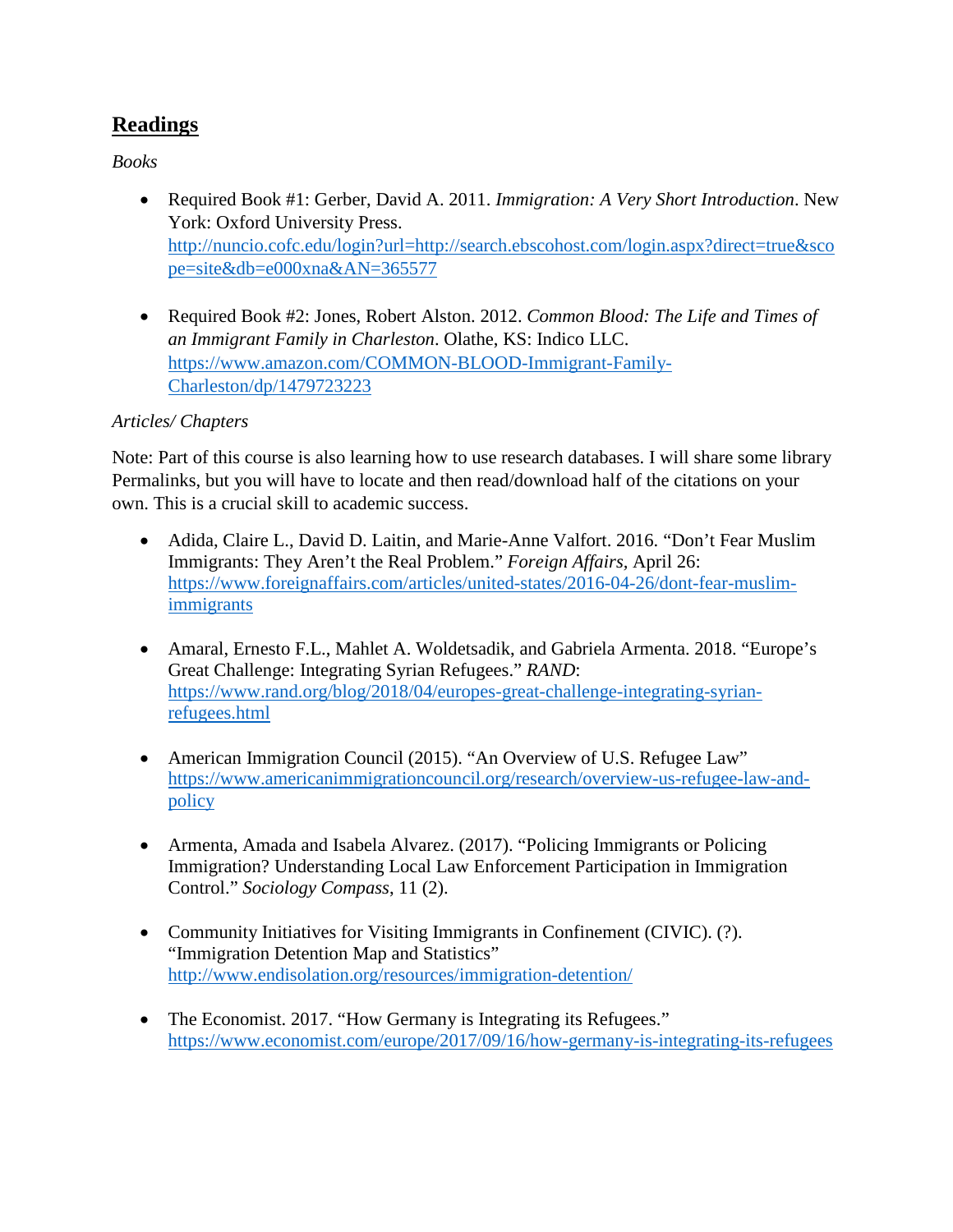- Ferguson, Niall. 2018. "Empathy, but Also Realism, are Needed in Facing Immigration." *RealClear Policy*, June 26: https://www.realclearpolicy.com/2018/06/26/empathy\_but\_also\_realism\_are\_needed\_in [facing\\_immigration\\_38795.html](https://www.realclearpolicy.com/2018/06/26/empathy_but_also_realism_are_needed_in_facing_immigration_38795.html)
- Fix, Michael. 2015. "Repealing Birthright Citizenship," *MPI* [https://www.migrationpolicy.org/news/repealing-birthright-citizenship-unintended](https://www.migrationpolicy.org/news/repealing-birthright-citizenship-unintended-consequences)[consequences](https://www.migrationpolicy.org/news/repealing-birthright-citizenship-unintended-consequences)
- Friedman, Uri. 2017. "What is a Nativist?" *The Atlantic*, April 11.
- Garcia, Katie. 2018. "There is a U.S. Crisis of Empathy on Immigration." *San Antonio Express News*, July 15: [https://www.mysanantonio.com/opinion/commentary/article/There-is-a-U-S-crisis-of](https://www.mysanantonio.com/opinion/commentary/article/There-is-a-U-S-crisis-of-%20%20%20%20%20%20%20%20%20%20%20%20%20%20empathy-on-immigration-13073978.php)   [empathy-on-immigration-13073978.php](https://www.mysanantonio.com/opinion/commentary/article/There-is-a-U-S-crisis-of-%20%20%20%20%20%20%20%20%20%20%20%20%20%20empathy-on-immigration-13073978.php)
- Graziano, Manlio. 2018. "The Return of Borders" and "The Power of Place." In *What is a Border?* Stanford, CA: Stanford Briefs (On OAKS)
- Gulasekaram, Pratheepan and S. Karthick Ramakrishnan. 2015. *The New Immigration Federalism.* Chapters 3 and 5. (Will post on OAKS).
- Hainmueller, Jens and Michael Hiscox. 2010. "Attitudes Towards highly skilled and lowskilled immigrants: Evidence from a survey experiment." *American Political Science Review*, 104(1): 61-84.
- Hopkins, Daniel J. 2010. "Politicized Places: Explaining Where and When Immigrants Provoke Local Opposition". *American Political Science Review*. 104(1): 40-60.
- Jones-Correa, Michael and Els de Graauw. (2013). "The Illegality Trap: The Politics of Immigration and the Lens of Illegality". *Daedalus*. 142(3): 185-195.
- Judis, John. 2018. "The Two Sides of Immigration Policy," *American Prospect* <http://prospect.org/article/two-sides-immigration-policy>
- Kraut, Alan. 2016. "Nativism, An American Perennial," *CMS* <http://cmsny.org/publications/kraut-nativism/>
- Napolitano, Andrew. 2017. "Sanctuary Cities and the Rule of Law." *The Tenth Amendment Center, August 10<sup>th</sup>:* <https://tenthamendmentcenter.com/2017/08/10/sanctuary-cities-and-the-rule-of-law/>
- Nowrasteh, Alex. 2017. "Syrian Refugees and the Precautionary Principle." *Cato Institute* (Cato at Liberty), January 28: <https://www.cato.org/blog/syrian-refugees-precationary-principle>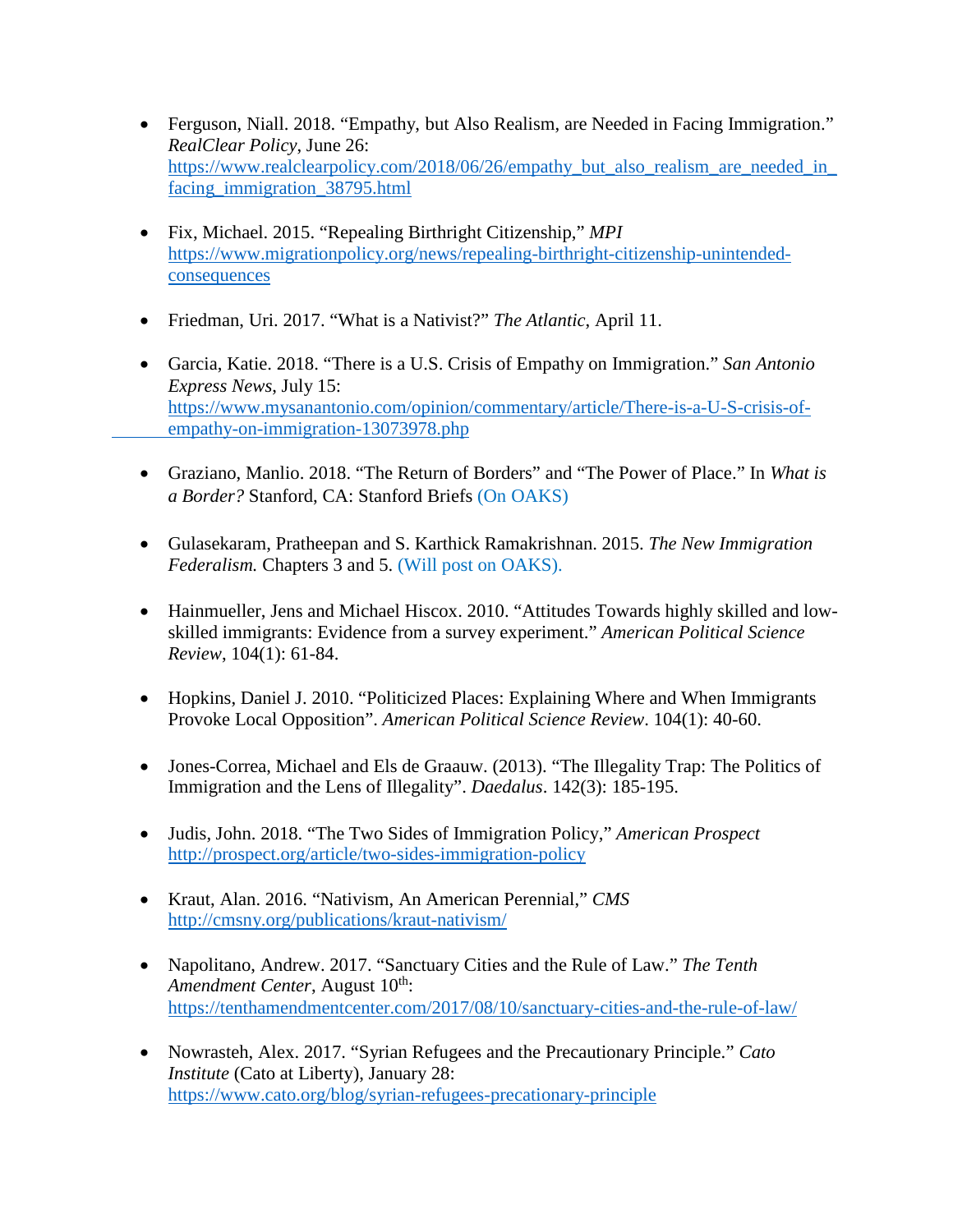- NYT. 2016. [https://www.nytimes.com/roomfordebate/2016/09/12/is-any-immigration](https://www.nytimes.com/roomfordebate/2016/09/12/is-any-immigration-reform-possible-in-this-political-climate)[reform-possible-in-this-political-climate](https://www.nytimes.com/roomfordebate/2016/09/12/is-any-immigration-reform-possible-in-this-political-climate)
- NYT. 2015. [https://www.nytimes.com/roomfordebate/2015/08/24/should-birthright](https://www.nytimes.com/roomfordebate/2015/08/24/should-birthright-citizenship-be-abolished)[citizenship-be-abolished](https://www.nytimes.com/roomfordebate/2015/08/24/should-birthright-citizenship-be-abolished)
- PRI. 2014. "Trapped in Texas" [https://www.pri.org/stories/2014-08-11/trapped-texas-tens-thousands-immigrants-are](https://www.pri.org/stories/2014-08-11/trapped-texas-tens-thousands-immigrants-are-stuck-borderlands)[stuck-borderlands](https://www.pri.org/stories/2014-08-11/trapped-texas-tens-thousands-immigrants-are-stuck-borderlands)
- Reyes, J. Rachel. (2018). "Virtual Brief Immigrant Detention: Recent Trends and Scholarship." *Center for Migration Studies*: <http://cmsny.org/publications/virtualbrief-detention/>
- von Spakovsky, Hans A. 2017. "Sanctuary Cities? That's a Constitutional 'Hell No.'" *The Heritage Foundation*, April 18: [https://www.heritage.org/immigration/commentary/sanctuary-cities-thats-constitutional](https://www.heritage.org/immigration/commentary/sanctuary-cities-thats-constitutional-hell-no)[hell-no](https://www.heritage.org/immigration/commentary/sanctuary-cities-thats-constitutional-hell-no)
- Tang, Eric (2015). *Unsettled: Cambodian Refugees in the NYC Hyperghetto*, Introduction (Will post on OAKS).
- Thornton, Bruce. 2012. "America's Problem with Assimilation." *The Hoover Institution*: <https://www.hoover.org/research/americas-problem-assimilation>
- Utley, Jon Basil. 2018. "How to Resolve the Conservative Split Over Immigration." *The American Conservative,* June 20.
- Vargas, Jose Antonio. 2011. "My Life as an Undocumented Immigrant," *New York Times*

## **Course Schedule**

## **I. Introduction: Immigration and Federalism**

**August 21<sup>st</sup>** (T): Introduction to class  $+$  Syllabus  $+$  Expectations

**August 23rd (R):** Read Gerber (Introduction)/ Essay #1 Assigned/ Lecture

## **II. American Immigration History**

**August 28th (T):** Essay #1 Due/ Read Gerber (Chapter 2) and Jones (Chapter 1)

and Chapter 2 (p.  $18 - 24$ )

**August 30th (R):** Lecture/ Read Gerber (Chapter 3)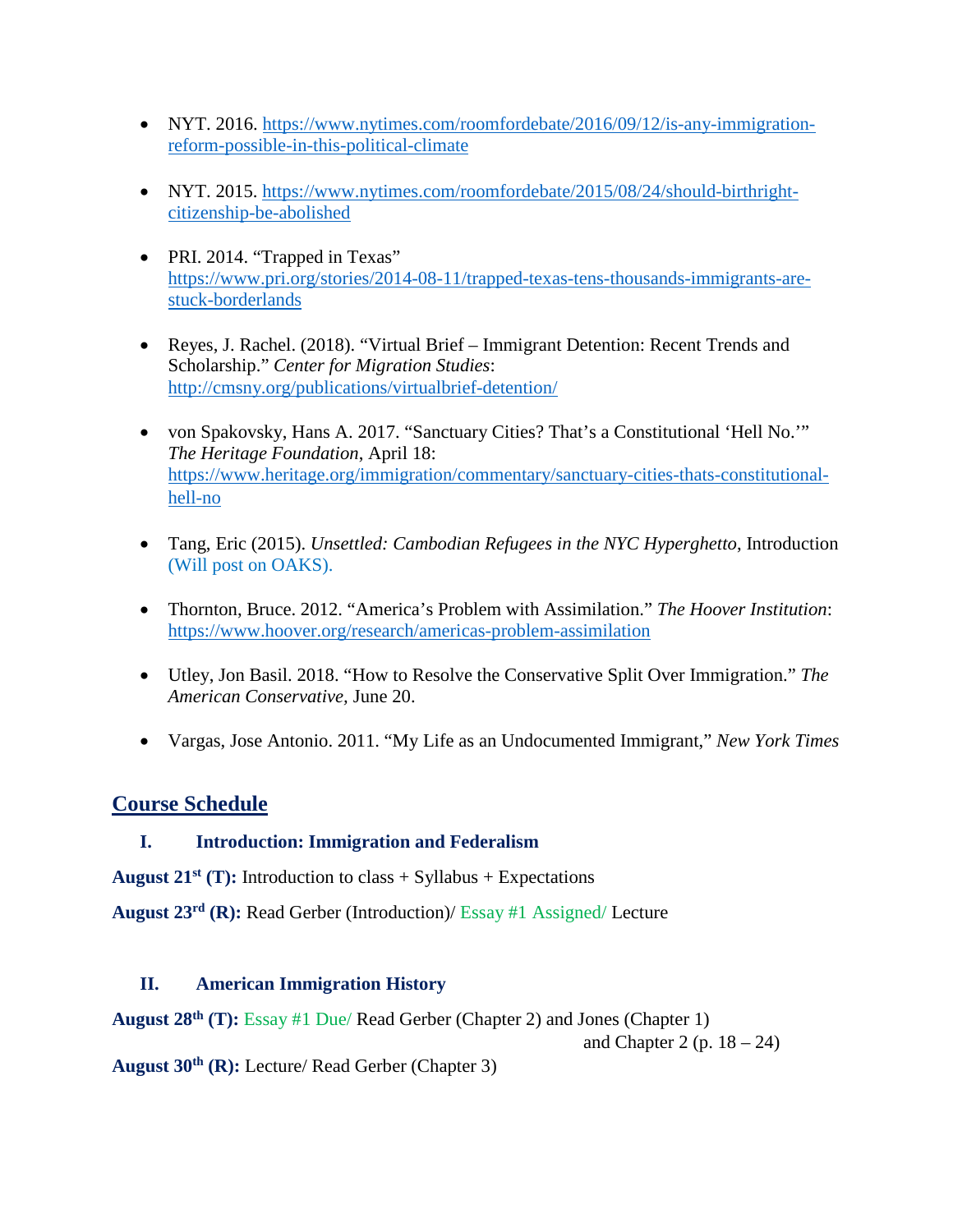#### **III. Borders**

**September 4th (T):** Lecture/ Essay #2 Assigned/ Read Graziano (2018) **September 6<sup>th</sup> (R):** Read Graziano (2018) and PRI (2014)

#### **IV. Birthright Citizenship**

**September 18th (T):** Read Vargas (2011), Read NYT Forum (2015), and Fix (2015)

#### **V. Nativism**

**September 20<sup>th</sup> (R):** Read Friedman (2017)/ Read Kraut (2016)/ Lecture

**September 25th (T):** Read Jones (2012, Chapter 8, p. 124 – 125, 141 – 143) and Chapter 10, p. 162 – 163, 184 – 188)

#### **VI. Assimilation, Incorporation, Integration**

**September 27<sup>th</sup> (R):** Read Thornton (2012) and Gerber (2011, Chapters 6 and 7)/ Lecture **October 2nd (T):** The Economist (2017), Read Amaral et al. (2018)/ Lecture **October 4<sup>th</sup> (R):** Essay #3 Assigned/ Read Hainmueller & Hiscox (2010)/ Lecture

#### **VII. Immigration Reform**

**October 6th (Saturday):** Read Jones-Correa and de Graauw (2013)/ Lecture

**October 9th (T):** Midterm Assistance + Instructions on the Digital Story

**October 11<sup>th</sup> (R):** Essay #3 Due/ Read Jones-Correa and de Graauw (2013), Utley (2018), and Judis (2018)/

#### **VIII. Refugee Politics**

**October 16<sup>th</sup>** (T): Read Immigration Council (2015)/ Lecture

**October 18th (R):** Read Tang (2015)/ Lecture/ Essay #4 Assigned/

**October 23rd (T):** Read Nowrasteh (2017)/ Watch Cato Institute Forum (2016) [here](https://www.cato.org/events/refugees-immigrants-national-security)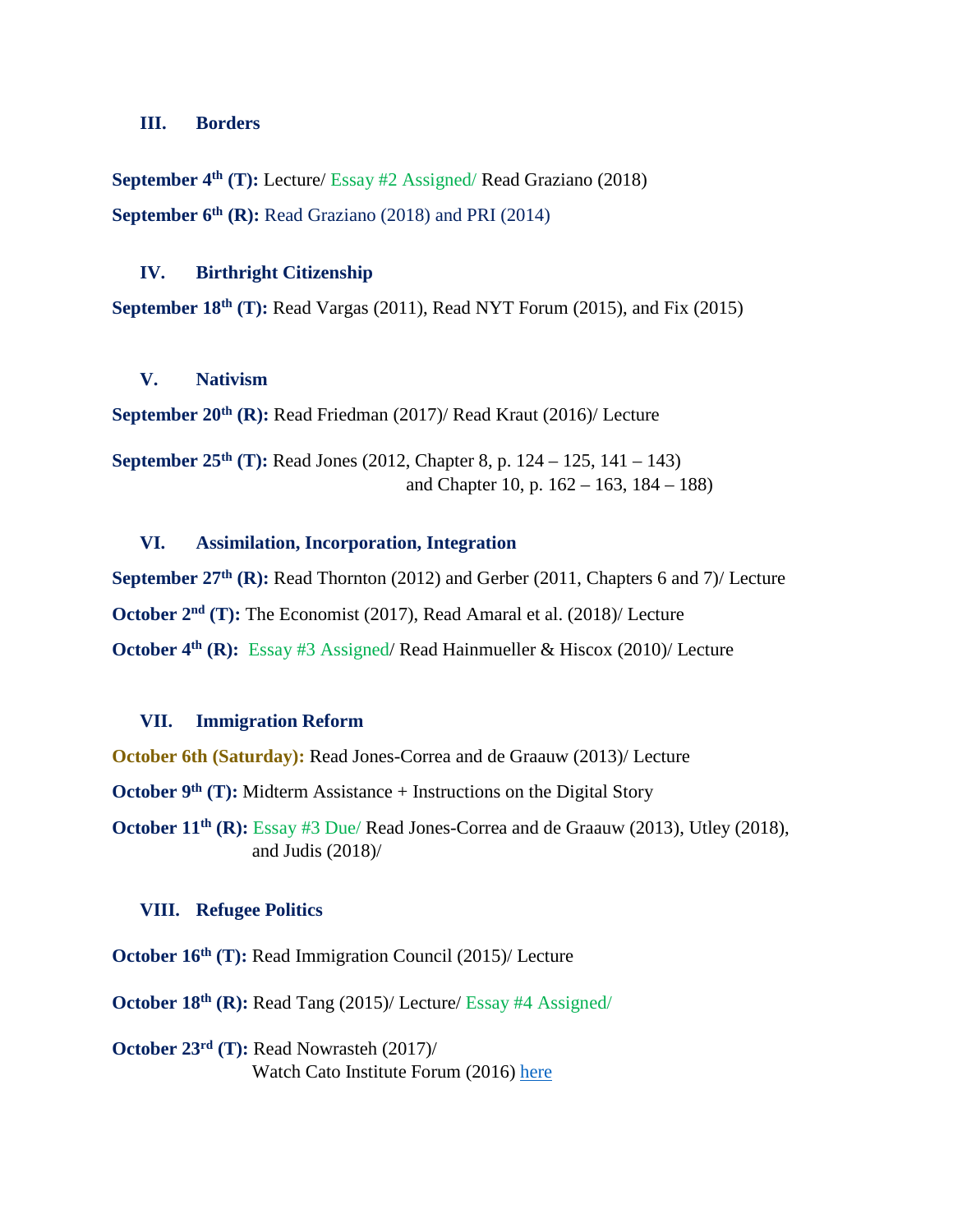#### **IX. Local-Level Changes and Policing**

**October 25th (R):** Essay #4 Due/ Read Napolitano (2017) and von Spakovsky (2017) **October 30<sup>th</sup>** (T): Read Gulaskekaram and Ramakrishnan (2015) **November 1st (R):** Read Armenta and Alvarez (2017), Reyes (2018), and CIVIC (2018)

## **November 6th (T): FALL BREAK – NO CLASS**

#### **X. Don't Fear the Reaper**

**November 8th (R):** Read Hopkins (2010)/ Essay #5 Assigned/ Lecture **November 13th (T):** Read Adida et al. (2016)

#### **XI. Immigration Issues in South Carolina**

**November 15th (R):** Essay #5 Due/ Guest speaker on local refugee issues and opportunities **November 20th (T):** Read Garcia (2018) and Ferguson (2018)

> **November 22nd (R): THANKSGIVING – NO CLASS November 27th (T): IN-CLASS PRESENTATIONS November 29th (R): IN-CLASS PRESENTATIONS**

#### **Course Policies**

- 1. I will gladly honor your request to address you by the name and gender **pronouns** of your choice. Please advise me of this early via your college-issued email account or during office hours so that I may make the appropriate notation on my class list.
- 2. **Attendance:** Absence from more than fifteen percent of the scheduled class sessions, whether excused or unexcused, is excessive. Students missing more than five class sessions will lose one full letter grade from the participation portion of their total average for each additional absence.
- 3. **Late Work** will be severely penalized. Work is considered late (and the clock begins ticking) if it is not handed in at the time requested. You will lose one point for every hour the assignment is late.